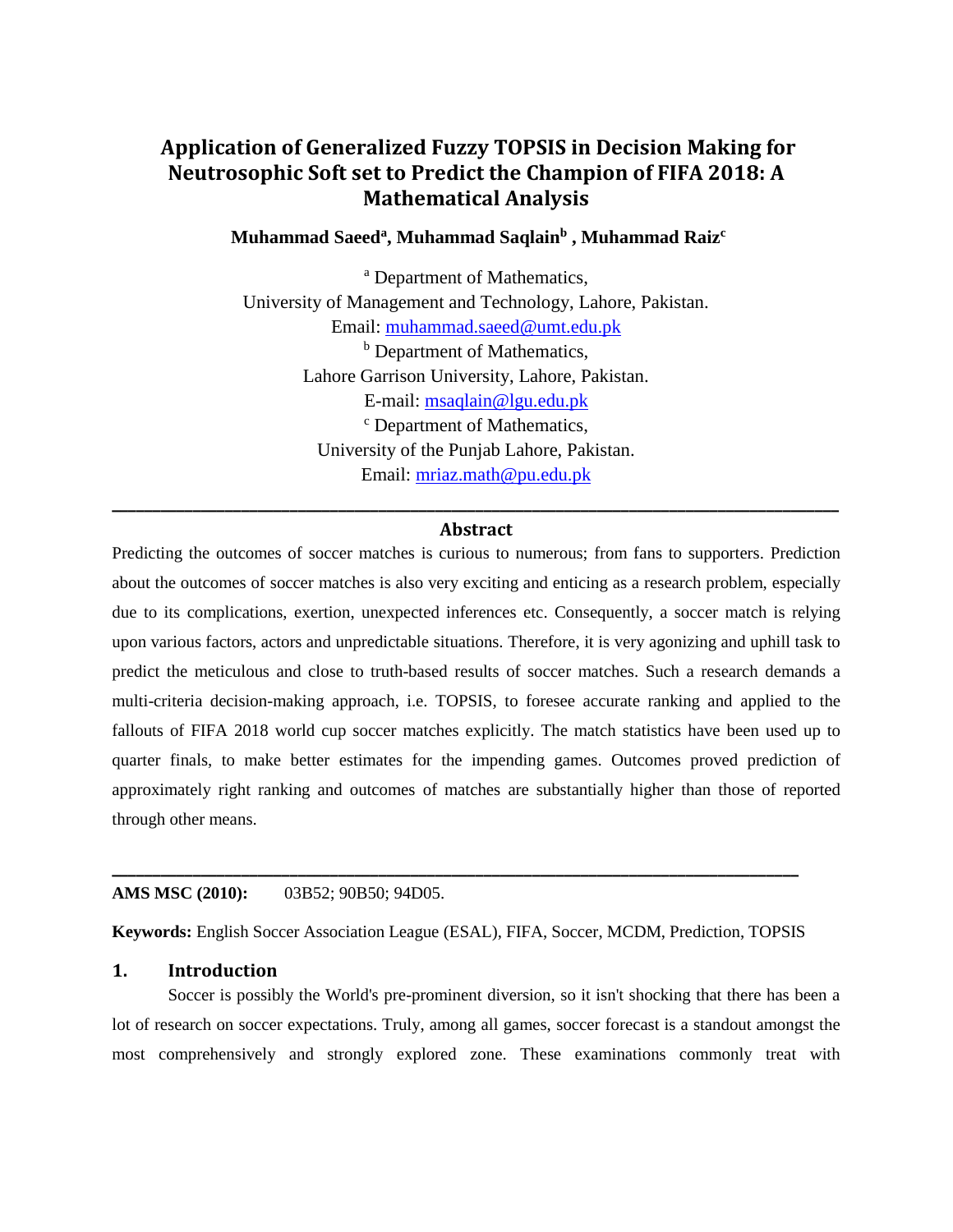scientific/factual portrayals or methodologies however there are a few explore dependent on Artificial Intelligence (AI) strategies [17].

Voluminous researchers proposed their models for the prediction of soccer matches results. Their mythologies reveal that their proposed techniques can be used for the forecast of soccer matches. The number of models and mythologies are suggested by the researchers, like, Poisson Regression Models (PRM), Strategic Regression (SR) which demonstrates the intra-match winning probability and many more are used to study the results of soccer matches [13], [1-4]. A large portion of these operations give certain expectations too, however, they are progressively mindful on the measurable investigation of the results of soccer matches. Crowder [1] implement his model to forecast, English Soccer Association League (EFAL) by using Poisson Regression Models (PRM) [2].

Statistical study in the prediction of soccer is also used in many investigations. Such a study, requires genuine information, for the implementation of the proposed technique. Statistical procedures are indistinguishable to many AI approaches. They utilize slight learning/data and are profoundly founded on unadulterated arithmetical models, for example, the probit model and Poisson models [6, 7, 11, 14, 15]. Some other works utilized models or strategies that are additional dependent on the information or knowledge of soccer matches [1, 6, 9, 11, 19]. Machine learning or AI-based techniques are normally used to forecast the soccer results, which include, Bayesian Learning (BL), Decision Tree (DT), Naive Bayesian Learning (NBL), Expert Bayesian Network (EBN) and K-nearest neighbor [3, 8, 12, 17, 18].

Related researches have offered some clashing decisions about the dissimilarities in the execution, among successful and failed teams throughout official matches. Consequently, the point of this research is to predict the outcomes of forthcoming soccer matches using MCDM technique and prediction related research based on current stats has been done.

In daily life issues for a suitable explanation of an entity in an uncertain and vague environment, we need to grip the indeterminate and incomplete information. But fuzzy sets (FS's) and intuitionistic fuzzy sets (IFS's) don't knob the indeterminant and erratic information. The notion of Neutrosophic set (NS) was defined by [21] which is a mathematical implementation for dealing with problems connecting imprecise and erratic information. The concept of soft set (SS) & NS was together by [16] presenting a new concept called Neutrosophic soft set (NSS) and gave an application of NSS in MCDM or MADM problems.

In this paper, the Generalized Fuzzy TOPSIS technique of MCDM is suggested to forecast the soccer matches the outcome of the last FIFA world cup 2018. To this end, some significant measures which theoretically affect the match outcomes are required. Consequently, a wide-ranging database of match statistics of the world cup is used up to quarterfinal matches. Then by implementing the proposed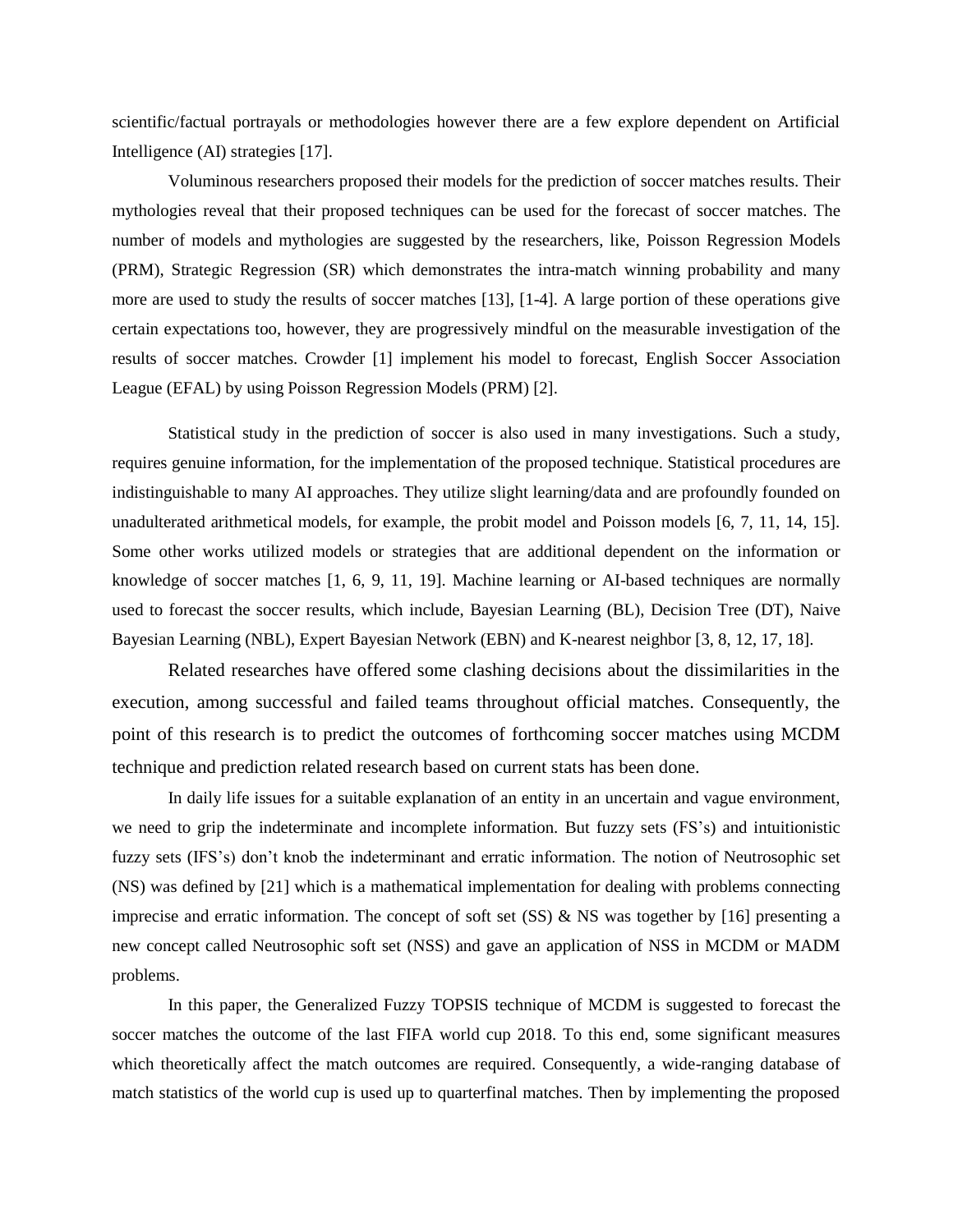technique results are predicted. Saqlain *et. al.* [20] predicted the CWC 2019 by using the TOPSIS technique of MCDM.

#### **2. Material and Method**

The match related to arithmetical data, which is studied in this research is openly accessible from the FIFA website *https://www.fifa.com/* (FIFA, 2018). The stats of group stage match, of the 2018 FIFA World Cup is used to implement the proposed MCDM technique, the attributes of each team, which are used: shots, shots on target, fouls, offsides, yellow cards, red cards, corners, with possession of the ball and percentage of ball possession in each match played.

#### **2.1 FIFA**

International Federation of Association Football (FIFA) is an organization that describes itself as an international [governing body](https://en.wikipedia.org/wiki/Sport_governing_body) of [association football.](https://en.wikipedia.org/wiki/Association_football) FIFA is responsible for the organization of football's major international [tournaments.](https://en.wikipedia.org/wiki/Tournaments)

### **2.2 Sport Expert**

The persons who have perfect knowledge about the soccer game. Those who know which attributes play an important role during the game like goals, corners, offsides, red cards, yellow cards, etc. are given the name sports expert. On behalf of their knowledge about the game, these persons are considered for the selection of attributes as taken in Table 1.

### **2.3 Opta**

Opta Sports, formerly Opta Sports data, is an international [sports analytics](https://en.wikipedia.org/wiki/Sports_analytics) company based in the United Kingdom. Opta provides data for 30 sports in 70 countries, with clients ranging from leagues to broadcasters and betting websites. Opta debuted its current real-time data collection process for soccer matches in 2006, leading to an expansion in new data offerings across different sports.

#### **2.4 TOPSIS and Generalized Fuzzy TOPSIS**

#### **2.4.1 TOPSIS**

The Technique for Order of Preference by Similarity to Ideal Solution (TOPSIS) is a multi-criteria decision analysis method, which was originally developed by [23] in 1981.

#### **2.4.2 Generalized Fuzzy TOPSIS**

Based on the two operations Up and Lo, the FMCGDM method being the generalized TOPSIS in a fuzzy environment is presented in [22].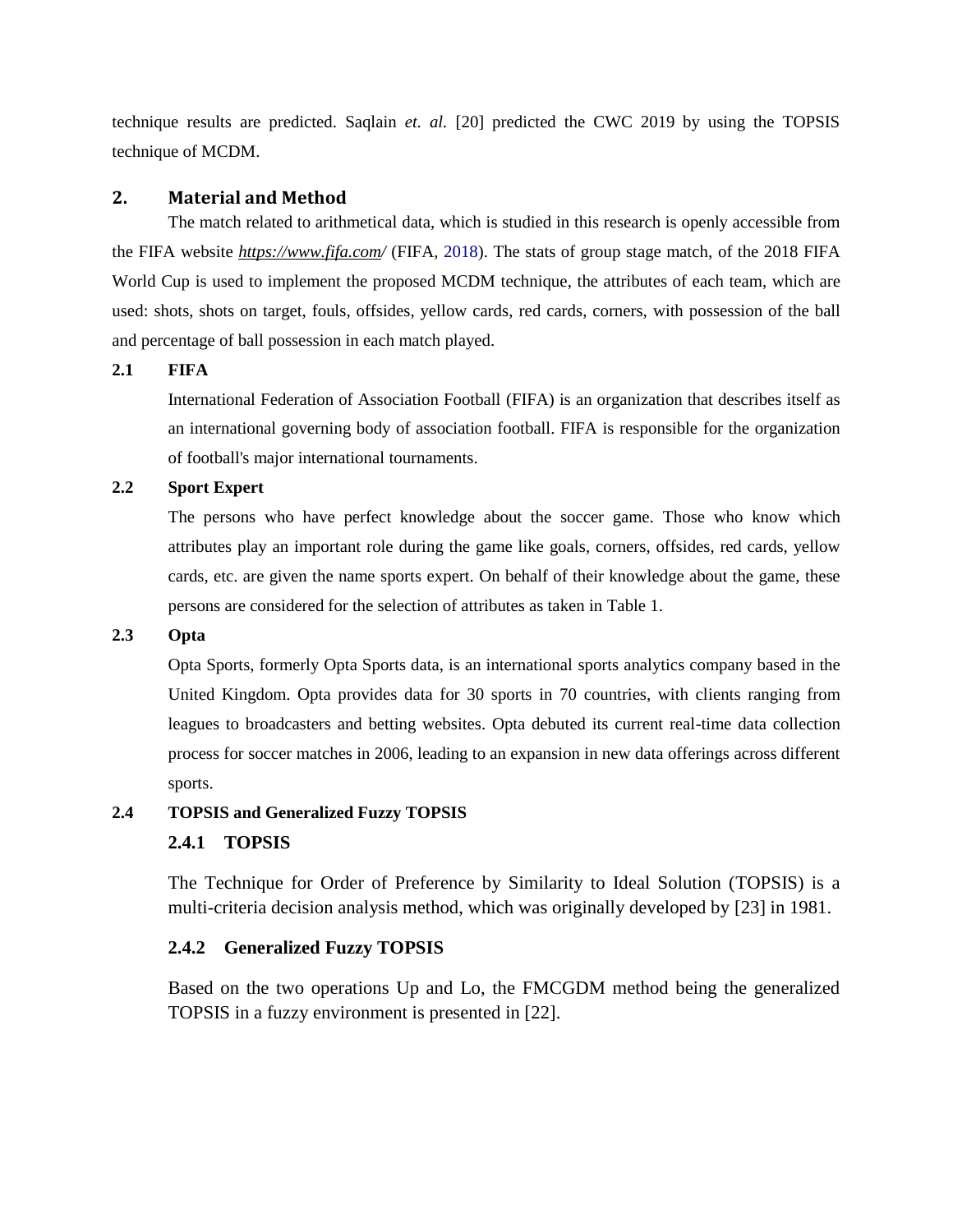### **2.5 Algorithm**

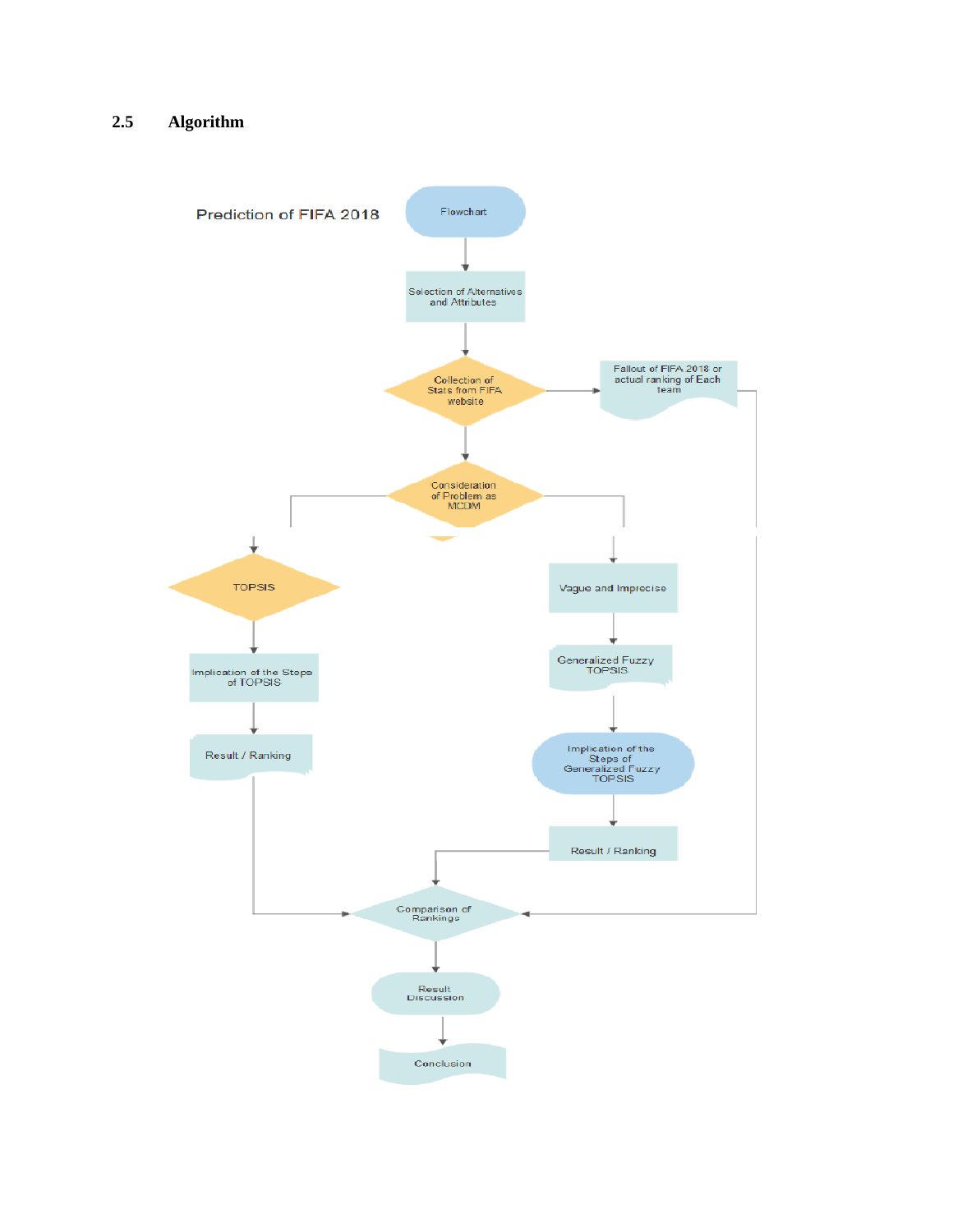#### **3. Calculations**

After setting prediction parameters and collecting required data than with proposed technique match results of the last world cup would be predictable. As eight top teams i.e. (Knockout Period) comprised of URUGUAY, RUSSIA, BRAZIL, SWEDEN, ENGLAND, FRANCE, CROATIA, BELGIUM have a chance to win the world cup. This research is done by considering the top eight teams from the Knockout period in future this research can be extended from eight to more teams. Initially, eight teams were considered for the calculations, in the future, these calculations can be applied to the statistics of the whole teams participating in the FIFA.

A prediction representative of the soccer, Opta predicted the percentage of winning the FIFA 2018 before the world cup as below.

| <b>Team</b>         | URUGUA | <b>RUSSIA</b> | BRAZIL | <b>SWEDEN</b> | <b>ENGLAND</b> | <b>FRANCE</b> | <b>CROATIA</b> | <b>BELGIUM</b> |
|---------------------|--------|---------------|--------|---------------|----------------|---------------|----------------|----------------|
|                     |        |               |        |               |                |               |                |                |
| <b>Prediction</b> % |        |               |        | ΙЧ            | $\sim$ 1       | 9 Q           | ΙQ             |                |
| by Opta             |        |               |        |               |                |               |                |                |
|                     |        | ____          | .      | $\sim$ $\sim$ | $\sim$ $\sim$  |               |                |                |

Table: 1 prediction percentage by Opta for Knockout teams

In the Opta model, each team has an attacking and defensive strength calculated based on past performances. Given these attacking and defensive strengths and several other [World Cup-](http://www.fifa.com/worldcup/index.html)specific variables for each game we can assign a likelihood to each potential result (either team to win or a draw).



Graph: 1 Percentage of winning the FIFA 2018 given by Opta

### **3.1 Prediction by TOPSIS Technique**

The Technique for Order of Preference by Similarity to Ideal Solution (TOPSIS) is a multi-

criteria decision analysis method. To apply the TOPSIS technique we need following data or information

**Alternatives**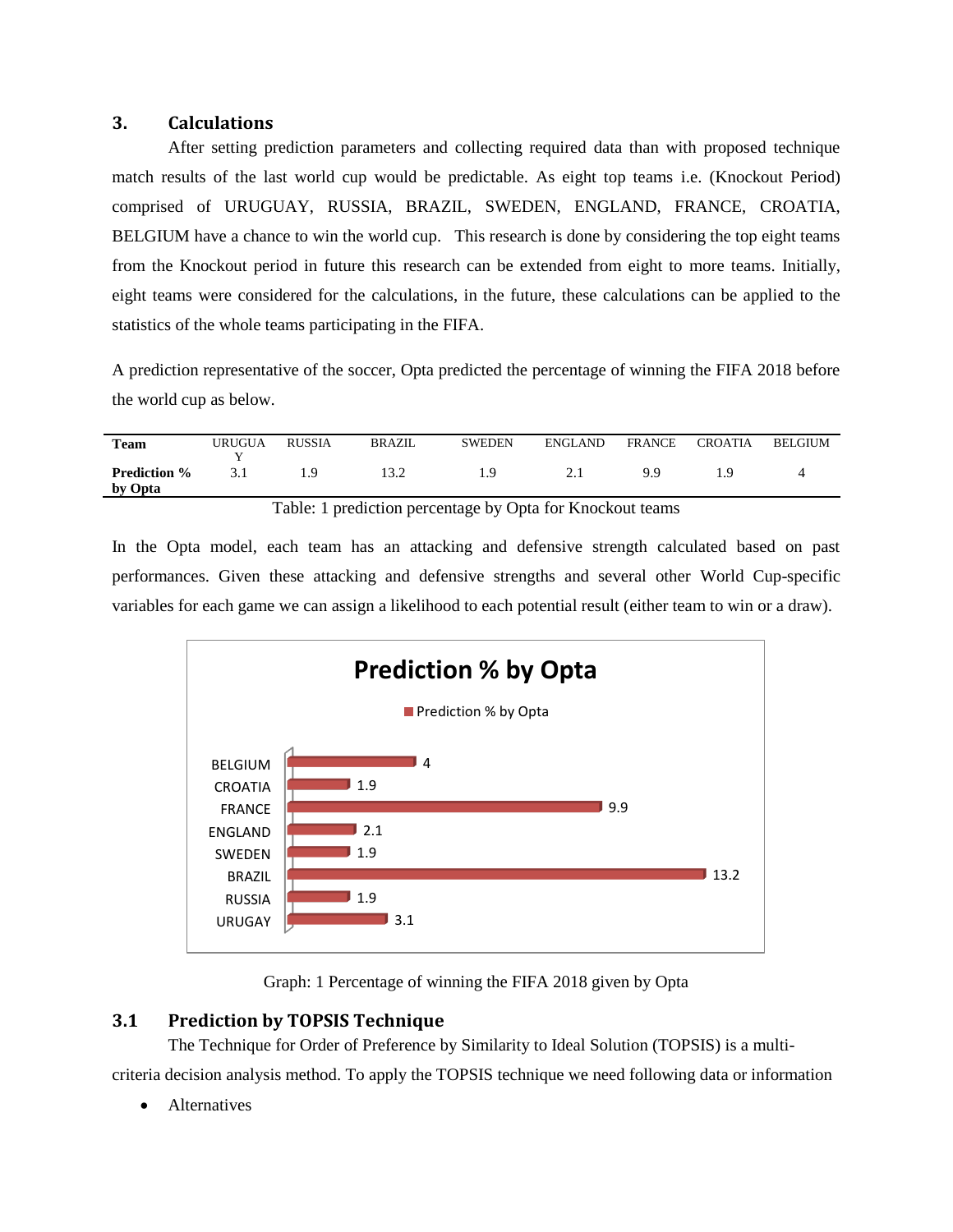- Attributes
- Attribute Values
- Weights

The match related to arithmetical data, which studied in this research is openly accessible from the FIFA website *https://www.fifa.com/* (FIFA, 2018). To implement the proposed MCDM technique, the subsequent actions (attributes) of the teams are systematized. Table: 2 shows the team as alternatives and statistics headings as attributes.

| <b>TEAMS</b>   | <b>GOAL</b><br><b>ATTEMPTS</b> | <b>CORNERS</b> | <b>OFFSIDE</b> | <b>FOULS</b> | <b>YELLOW</b> | <b>RED</b> | <b>PENALTY</b> | <b>PASSING</b> |
|----------------|--------------------------------|----------------|----------------|--------------|---------------|------------|----------------|----------------|
| <b>URUGUAY</b> | 61                             | 18             | $\overline{2}$ | 63           | 3             | $\Omega$   | 0              | 82             |
| <b>RUSSIA</b>  | 46                             | 26             | 7              | 95           | 6             |            |                | 76             |
| <b>BRAZIL</b>  | 103                            | 42             | 9              | 50           | $\mathbf{r}$  | $\Omega$   | 0              | 88             |
| <b>SWEDEN</b>  | 55                             | 16             | 6              | 65           | 8             | $\Omega$   | 0              | 76             |
| <b>ENGLAND</b> | 83                             | 21             | 3              | 93           | 12            | $\Omega$   |                | 83             |
| <b>FRANCE</b>  | 96                             | 39             | 15             | 72           | 8             | $\Omega$   |                | 87             |
| <b>CROATIA</b> | 115                            | 40             | 9              | 114          | 15            | $\Omega$   | $\overline{c}$ | 82             |
| <b>BELGIUM</b> | 46                             | 39             | 8              | 99           | 11            | $\Omega$   | $\Omega$       | 87             |





Graph: 2 Attribute, alternatives and FIFA 2018 statistics up to quarter-final which is considered for the calculations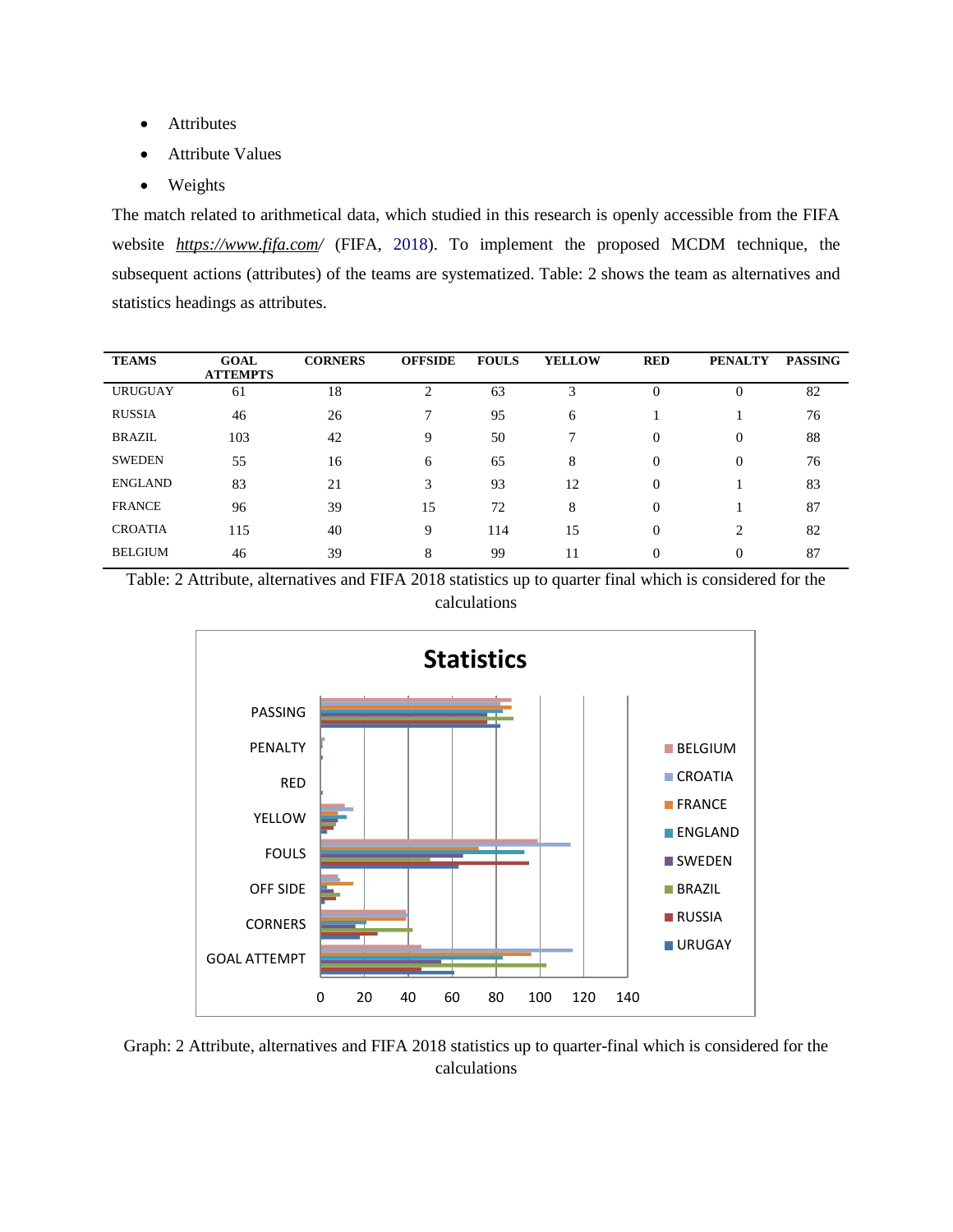| <b>ATTRIBUTES</b> | <b>GOAL ATTEMPT</b> | <b>CORNERS</b> | <b>OFFSIDE</b> | <b>FOULS</b> | <b>YELLOW</b> | <b>RED</b> | <b>PENALTY</b> | <b>PASSING</b> |
|-------------------|---------------------|----------------|----------------|--------------|---------------|------------|----------------|----------------|
| <b>WEIGHTS</b>    | U.Z                 |                | $\sqrt{ }$     | 0.05         | $\rm 0.01$    | 0.001      | U.I            | J.139          |

Table: 3 weights which are assigned by the sports experts to the attributes

In daily life issues for a suitable explanation of an entity in the uncertain and vague environment, we need to grip the indeterminate and incomplete information, especially when they involve a large set of attributes that require decision-makers to develop rankings.



Graph: 3 weights which are assigned by the sport experts to the attributes

### **3.2 TOPSIS Technique:**

**Step 1:** Construct the Normalized Decision Matrix by using:

$$
r_{ij} = \frac{x_{ij}}{\sqrt{\sum_{i=1}^{m} x_{ij}^2}}
$$

**Step 2:** Construct the Weighted Normalized Decision Matrix:  $V_{ij} = w_j r_{ij}$ 

**Step 3:** Determine Ideal and Negative-Ideal Solutions:

$$
A^{+} = \{ V_1, ..., V_n \}
$$

$$
A^{-} = \{ V_1, ..., V_n \}
$$

**Step 4:** Calculate the Separation Measure:

o Ideal Separation:

$$
S_i^+ = \sqrt{\sum_{j=1}^n (V_{ij} - V_j^+)^2} \qquad i = 1, 2, 3, ..., m
$$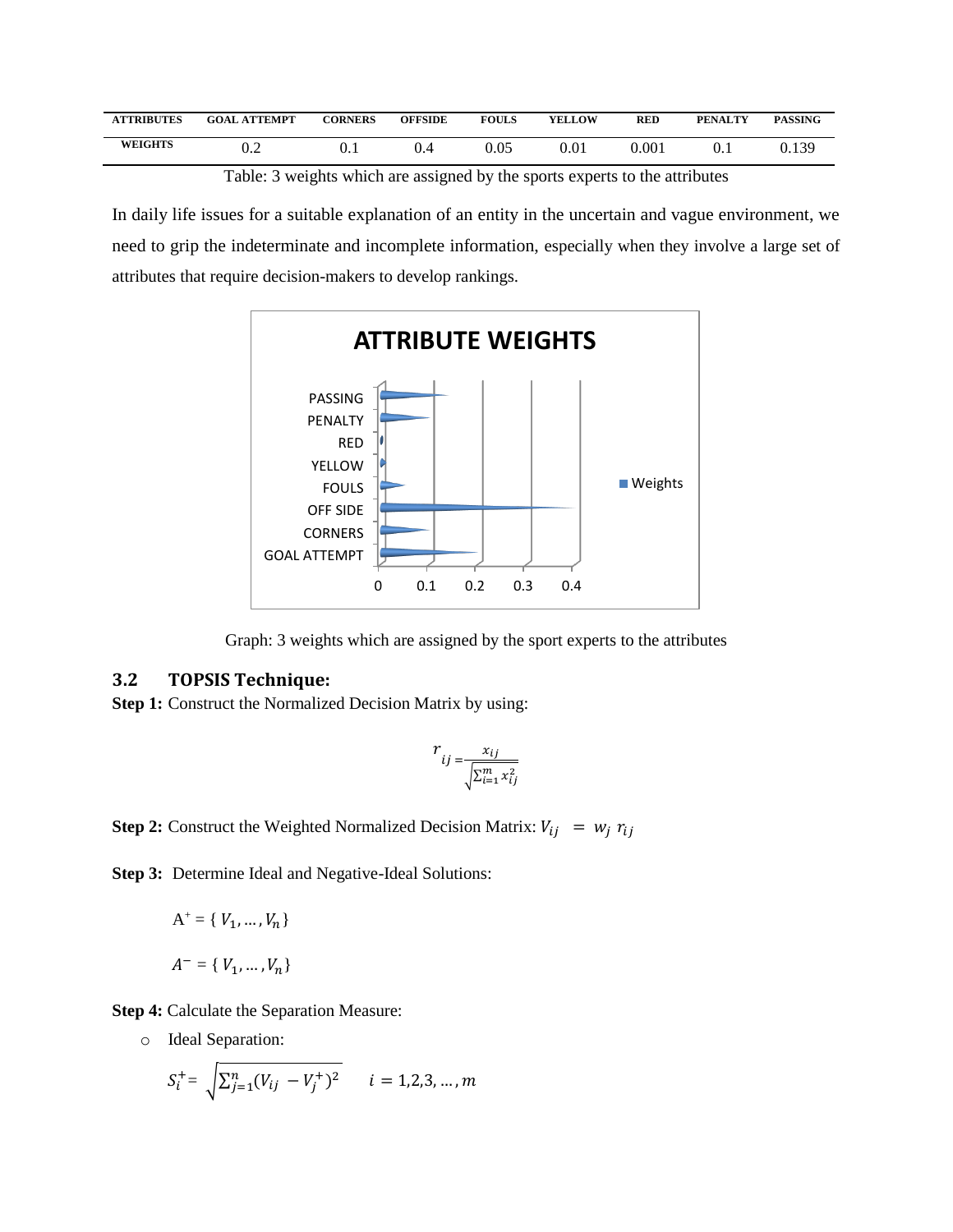o Negative Ideal Separation:

$$
S_i^- = \sqrt{\sum_{j=1}^n (V_{ij} - V_j^-)^2} \qquad i = 1, 2, 3, ..., m
$$

**Step 5:** Calculate the Relative Closeness to the Ideal Solution:

$$
C_i^* = \frac{s_i^-}{(s_i^* + s_i^-)}, \ 0 < C_i^* < 1, \qquad i = 1, 2, 3, \dots, m \; .
$$
\n
$$
C_i^* = 1, \ \text{if } A_i = A^+ \quad \text{and} \quad C_i^* = 0, \ \text{if } A_i = A^-
$$

**Step 6:** Rank the preference order a set of alternatives can now be preference ranked according to  $C_i^*$ .

| $S_i^+$  | $S_i^-$  | $C_i^*$  | Result – rank  | <b>Team</b>    |
|----------|----------|----------|----------------|----------------|
| 0.032124 | 0.297466 | 0.902535 | 8              | <b>URUGUAY</b> |
| 0.091397 | 0.204687 | 0.691313 | 6              | <b>RUSSIA</b>  |
| 0.165902 | 0.133734 | 0.446323 | 3              | <b>BRAZIL</b>  |
| 0.066375 | 0.222928 | 0.770569 | 5              | <b>SWEDEN</b>  |
| 0.060273 | 0.267291 | 0.815996 | $\overline{7}$ | <b>ENGLAND</b> |
| 0.274337 | 0.035194 | 0.1137   | 1              | <b>FRANCE</b>  |
| 0.176975 | 0.12929  | 0.422151 | $\mathbf{2}$   | <b>CROATIA</b> |
| 0.121585 | 0.183462 | 0.601422 | 4              | <b>BELGIUM</b> |
|          |          |          |                |                |

Table: 4 TOPSIS technique calculation results

#### **3.3 Generalized Fuzzy TOPSIS:**

**Definition 1:** A Fuzzy Neutrosophic FN set  $\mathcal A$  over the universe of discourse  $\mathcal X$  is defined as  $\mathcal{A} = \langle x, T_{\mathcal{A}}(x), I_{\mathcal{A}}(x), F_{\mathcal{A}}(x) \rangle, x \in \mathcal{X}$  where  $T, F, I: \mathcal{X} \to [0, 1]$  &  $0 \leq T_{\mathcal{A}}(x) + I_{\mathcal{A}}(x) + F_{\mathcal{A}}(x) \leq 3.$ 

**Definition 2:** Let  $\mathcal{X}$  be the initial universal set and  $\bar{E}$  be a set of parameters. Consider a nonempty set  $A, A \subset \overline{E}$ . Let  $P(X)$  denote the set of all FN sets of  $X$ .

Fuzzy Sets (FS's) don't knob the indeterminant and erratic information while dealing with uncertainty and vague environment. Neutrosophic Set (NS's) is the mathematical implementation for dealing with problems connecting imprecise and erratic information. So, in this section, Neutrosophic soft set (NSS) is considered for the calculations.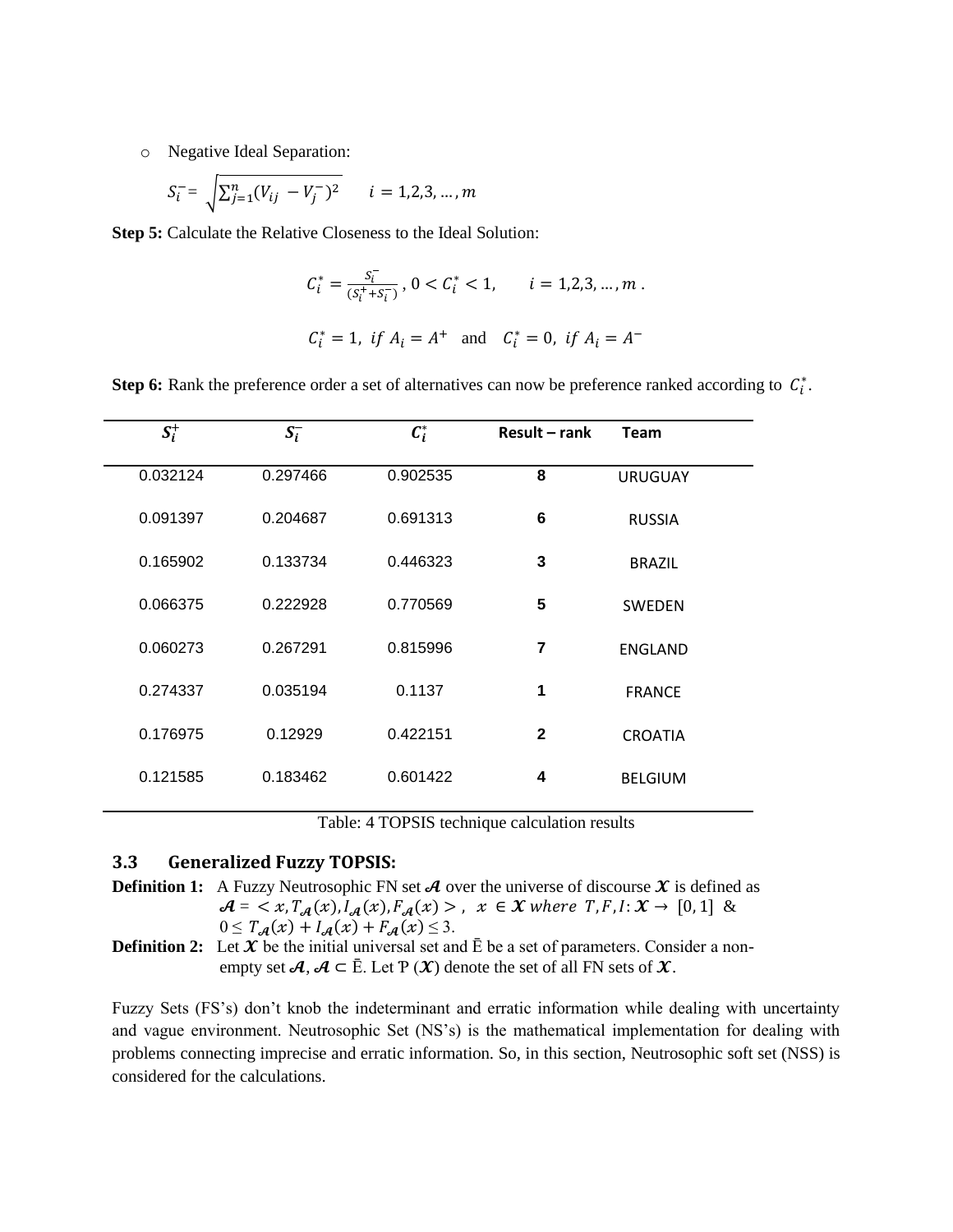Let  $U = \{A_1, A_2, A_3, A_4, A_5, A_6, A_7, A_8\}$  be the set of alternatives, and consider  $E = \{C_1, C_2, C_3, C_4, C_5, C_6, C_7, C_8\}$  be a set of attributes as shown in table: 5 and table: 6 respectively.

| <b>TEAMS AS</b>     | <b>ACTUAL</b> |                         |
|---------------------|---------------|-------------------------|
| <b>ALTERNATIVES</b> | <b>RANKS</b>  | $C_1$ = Goal Attempt    |
| $A_1$ =URUGAY       | 6             | $C_2$ = Corner          |
| $A_2$ = RUSSIA      |               | $C_3$ =Off side play    |
| $A_3 = BRAZIL$      |               |                         |
| $A_4$ =SWEDEN       | 8             | $C_4$ = Fouls           |
| $A_5$ = ENGLAND     |               | $C_5$ = Yellow Cards    |
| $A_6$ =FRANCE       |               | $C_6$ = Red Cards       |
| $A_7 = CROATIA$     | 2             |                         |
| $A_1 = BELGIUM$     | 3             | $C_7$ = Peualty Corners |
|                     |               | $C_8$ = Passing %       |
|                     |               |                         |

Table: 5 sets of alternatives as A<sub>i</sub> Table: 6 Set of attributes as C<sub>i</sub>

**Step 1:** Assigned the suitable rating in terms of a linguistic variable by the experts for each criterion.

**Step 2:** Assigning suitable rating in terms of Neutrosophic Soft Sets (NSS's) to each linguistic variable by the experts for each criterion.

|                 | $A_1$             | A <sub>2</sub>     | $A_3$             | $A_4$              |
|-----------------|-------------------|--------------------|-------------------|--------------------|
| $\mathcal{C}_1$ | (0.41, 0.7, 0.59) | (0.31, 0.5, 0.69)  | (0.67, 0.9, 0.33) | (0.38, 0.6, 0.62)  |
| $C_2$           | (0.47, 0.3, 0.53) | (0.65, 0.63, 0.35) | (1.0, 0.93, 0.1)  | (0.49, 0.61, 0.51) |
| $C_3$           | (0.15, 0.3, 0.85) | (0.45, 0.6, 0.55)  | (0.6, 0.8, 0.4)   | (0.41, 0.49, 0.59) |
| $C_4$           | (0.43, 0.9, 0.57) | (0.63, 0.7, 0.37)  | (0.35, 0.3, 0.65) | (0.44, 0.2, 0.56)  |
| $C_5$           | (0.21, 0.7, 0.79) | (0.43, 0.8, 0.57)  | (0.49, 0.6, 0.51) | (0.54, 0.4, 0.46)  |
| $c_{\rm 6}$     | (0.0, 0.1, 0.0)   | (0.0, 0.11, 0.2)   | (0.0, 0.20, 0.0)  | (0.0, 0.19, 0.1)   |
| $C_7$           | (0.0, 0.7, 0.13)  | (0.01, 0.1, 0.09)  | (0.03, 0.2, 0.0)  | (0.01, 0.3, 0.03)  |
| $c_{\rm a}$     | (0.83, 0.7, 0.17) | (0.77, 0.6, 0.3)   | (0.87, 0.3, 0.13) | (0.77, 0.89, 0.23) |

Table: 7 (a) Suitable rating to each criterion in term of Neutrosophic by the decision makers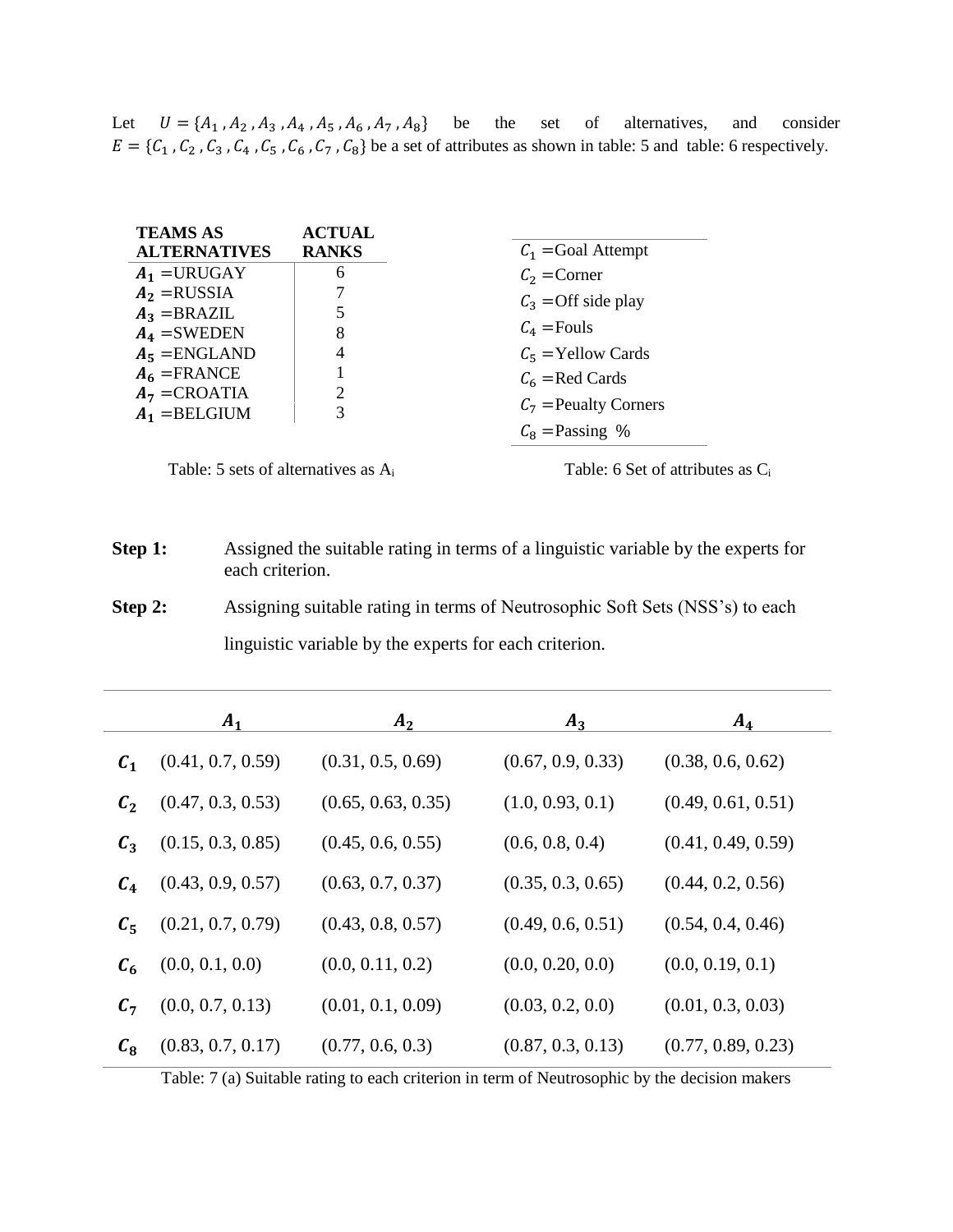|                 | $A_5$              | $A_6$              | $A_7$              | $A_8$              |
|-----------------|--------------------|--------------------|--------------------|--------------------|
| $\mathcal{C}_1$ | (0.55, 0.86, 0.45) | (0.64, 0.9, 0.36)  | (0.87, 0.5, 0.22)  | (0.31, 0.6, 0.69)  |
| $\mathcal{C}_2$ | (0.52, 0.81, 0.48) | (0.98, 1.0, 0.02)  | (1.0, 0.98, 0.4)   | (1.0, 0.7, 0.3)    |
| $C_3$           | (0.21, 0.9, 0.79)  | (1.0, 1.0, 0.3)    | (0.61, 1.0, 0.39)  | (0.53, 0.31, 0.47) |
| $C_4$           | (0.63, 0.4, 0.37)  | (0.48, 0.51, 0.52) | (0.81, 0.47, 0.19) | (0.69, 0.31, 0.31) |
| $C_{5}$         | (0.89, 0.3, 0.21)  | (0.54, 0.37, 0.9)  | (1.0, 0.9, 0.7)    | (0.71, 0.63, 0.39) |
| $c_{\epsilon}$  | (0.0, 0.2, 0.2)    | (0.0, 0.3, 0.1)    | (0.0, 0.13, 0.13)  | (0.0, 0.17, 0.01)  |
| $C_7$           | (0.0, 0.7, 0.03)   | (0.0, 0.1, 0.03)   | (0.0, 0.0, 0.0)    | (0.0, 0.1, 0.3)    |
| $c_{\rm a}$     | (0.81, 0.9, 0.19)  | (0.89, 0.7, 0.11)  | (0.81, 0.9, 0.19)  | (0.89, 0.7, 0.13)  |

Table: 7(b) Suitable rating to each criterion in term of Neutrosophic by the decision makers

# **Step 3:** Now find

| $A^- = (G^-_1, G^-_2, \ldots, G^-_5)$   | and      | $A^+ = (G^+_{1}, G^+_{2}, \ldots, G^+_{5})$ |
|-----------------------------------------|----------|---------------------------------------------|
| $G_{1}^{+} = (0.78, 0.90, 0.69)$        | $\vdots$ | $G^-$ <sub>1</sub> = (0.31, 0.50, 0.22)     |
| $G_{2}^{+} = (1.00, 1.00, 0.53)$        | ;        | $G_{2} = (0.47, 0.30, 0.10)$                |
| $G_{3}^{+} = (1.00, 1.00, 0.85)$        | ;        | $G_{3} = (0.15, 0.30, 0.30)$                |
| $G_{4}^{+} = (0.80, 0.90, 0.65)$        | :        | $G_{4} = (0.35 0.20, 0.19)$                 |
| $G_{5}^{+} = (1.00, 0.90, 0.90)$        | $\vdots$ | $G^-$ <sub>5</sub> = (0.21, 0.30, 0.21)     |
| $G_{6}^{+}$ = (0.00, 0.30, 0.20)        |          | $G^-$ <sub>6</sub> = (0.00, 0.10, 0.00)     |
| $G^+$ <sub>7</sub> = (0.01, 0.70, 0.30) | :        | $G^-$ <sub>7</sub> = (0.00, 0.00, 0.00)     |
| $G_{8}^{+} = (0.89, 0.90, 0.23)$        | $\vdots$ | $G^-$ <sub>8</sub> = (0.77, 0.30, 0.11)     |

**Step 4:** By using following formula

$$
d(A, B) = \sqrt{(1\{3)}[(a_1 + b_1)^2 + (a_2 + b_2)^2 + (a_3 + b_3)^2]}
$$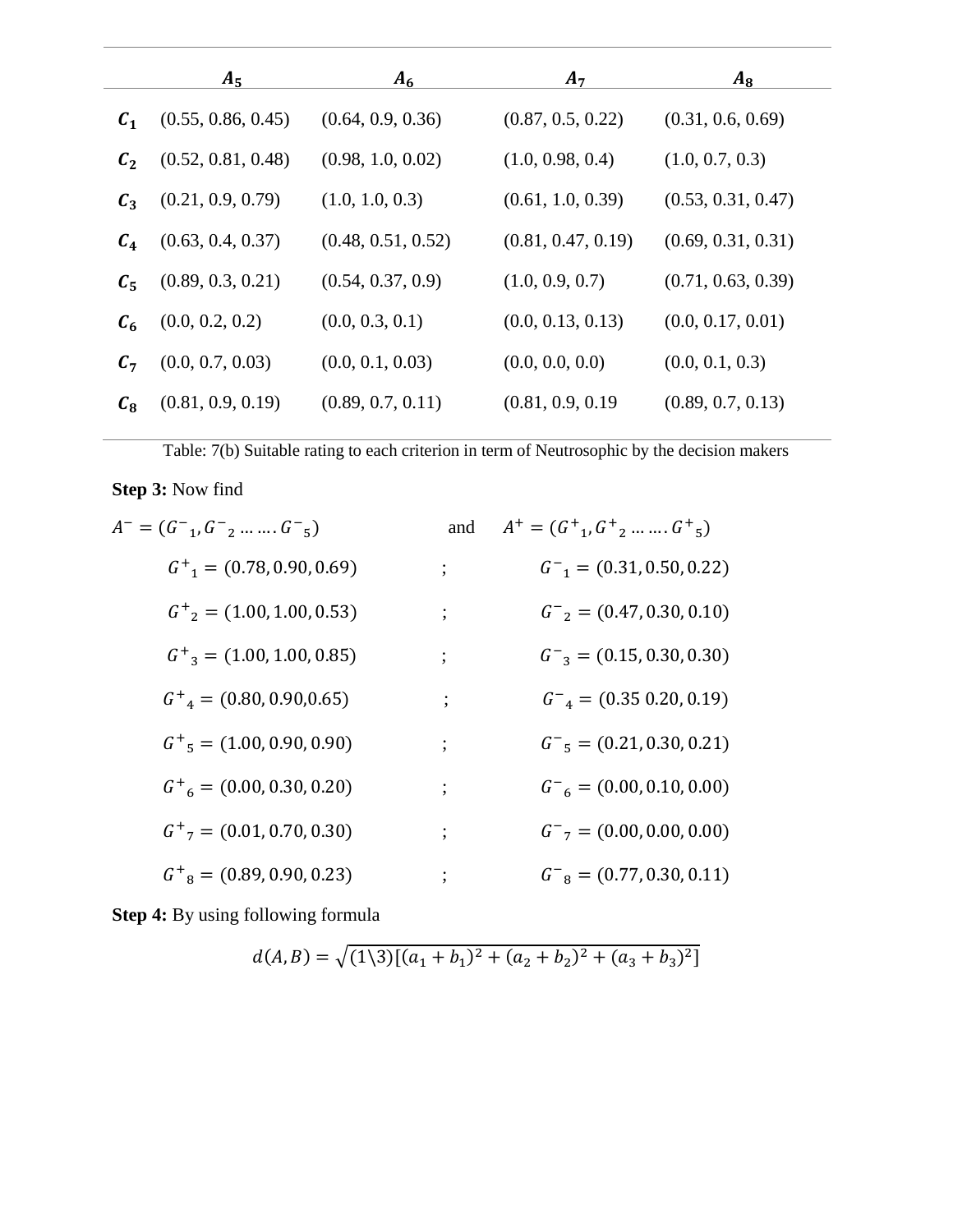|                |                  | $A_1$              | A <sub>2</sub>                                                                                           |        |                                      | $A_3$              | A <sub>4</sub>                                       |
|----------------|------------------|--------------------|----------------------------------------------------------------------------------------------------------|--------|--------------------------------------|--------------------|------------------------------------------------------|
|                | $d(G_{1j}, G^+)$ | $d(G_{1i}, G^{-})$ | $d(G_{2j}, G^{+})$                                                                                       |        | $d(G_{2i}, G^{-}, d(G_{3i}, G^{+}))$ | $d(G_{3j}, G^{-})$ | $d(G_{4j},G^+)$<br>$d(G_{4j}, G^{-})$                |
| c <sub>1</sub> | 0.2496           | 0.2496             | 0.3563                                                                                                   | 0.2714 | 0.2173                               | 0.3171             | 0.2915<br>0.2415                                     |
| $c_{2}$        | 0.5069           | 0.2483             | 0.3119                                                                                                   | 0.2606 | 0.2743                               | 0.4753             | 0.3709<br>0.2970                                     |
| $C_3$          | 0.6357           | 0.4330             | 0.4291                                                                                                   | 0.3571 | 0.3663                               | 0.4252             | 0.4746<br>0.3385                                     |
| $C_4$          | 0.2242           | 0.4622             | 0.2242                                                                                                   | 0.3468 | 0.4365                               | 0.2718             | 0.4601<br>0.2198                                     |
| $C_5$          | 0.4748           | 0.4068             | 0.3846                                                                                                   | 0.3777 | 0.4091                               | 0.2935             | 0.4673<br>0.2459                                     |
| $c_{6}$        | 0.1633           | 0.000              | 0.1097                                                                                                   | 0.1156 | 0.1291                               | 0.0577             | 0.0858<br>0.0777                                     |
| $C_7$          | 0.0983           | 0.4111             | 0.3670                                                                                                   | 0.0779 | 0.3180                               | 0.1236             | 0.2786<br>0.1742                                     |
| $c_{\rm s}$    | 0.1254           | 0.2361             | 0.1909                                                                                                   | 0.2050 | 0.3514                               | 0.0589             | 0.0695<br>0.3476                                     |
|                |                  | $A_5$              | $A_6$                                                                                                    |        |                                      | $A_7$              | $A_8$                                                |
|                |                  |                    | $d(G_{5i}, G^+_{i})$ $d(G_{5i}, G^-_{i})$ $d(G_{6i}, G^+_{i})$ $d(G_{6i}, G^-_{i})$ $d(G_{7i}, G^+_{i})$ |        |                                      |                    | $d(G_{7j}, G^{-}) d(G_{8j}, G^{+}) d(G_{8j}, G^{-})$ |
| C <sub>1</sub> | 0.1988           | 0.2624             | 0.2070                                                                                                   | 0.3101 | 0.3563                               | 0.2714             | 0.3219                                               |
| C <sub>2</sub> |                  |                    |                                                                                                          |        |                                      |                    | 0.2796                                               |
|                | 0.2994           | 0.3683             | 0.2947                                                                                                   | 0.5022 | 0.0756                               | 0.5270             | 0.2478<br>0.4896                                     |
| $C_3$          | 0.4610           | 0.5291             | 0.3175                                                                                                   | 0.6461 | 0.3482                               | 0.5118             | 0.5296<br>0.3063                                     |
| $C_4$          | 0.3468           | 0.2242             | 0.3044                                                                                                   | 0.2720 | 0.3635                               | 0.3080             | 0.3992<br>0.2176                                     |
| $C_5$          | 0.5317           | 0.3926             | 0.4052                                                                                                   | 0.4434 | 0.1155                               | 0.6388             | 0.3729<br>0.3612                                     |
| $c_{6}$        | 0.1291           | 0.1156             | 0.0577                                                                                                   | 0.1291 | 0.1061                               | 0.0770             | 0.1329<br>0.0408                                     |
| $c_{7}$        | 0.3958           | 0.0440             | 0.3799                                                                                                   | 0.0603 | 0.4397                               | 0.000              | 0.3465<br>0.1826                                     |

Table: 8 Calculation of ideal distance as of Step: 2 of TOPSIS technique of MCDM

**Step 5:** The average weight assigned against each criterion.

$$
w_1 = (0.51, 0.69, 0.49) w_2 = (0.76, 0.75, 0.34) w_3 = (0.50, 0.68, 0.54)
$$
  

$$
w_4 = (0.56, 0.47, 0.44) w_5 = (0.60, 0.59, 0.57) w_6 = (0.00, 0.18, 0.09)
$$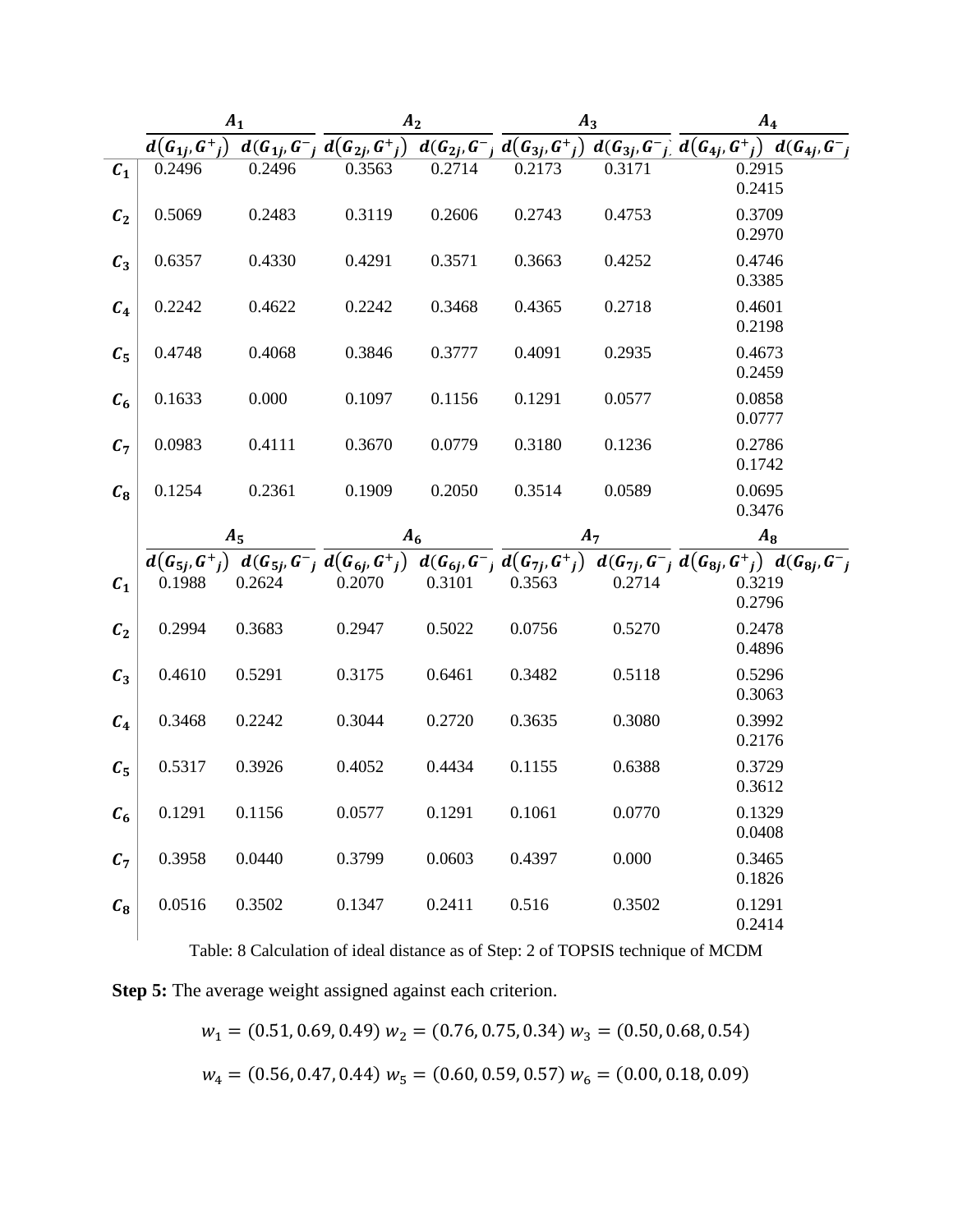$w_7 = (0.01, 0.20, 0.09) w_8 = (0.83, 0.71, 0.18)$ 

**Step 6:** Calculation of weight distance value by using formula:

| $D^+{}_{i} = \sum_{i=1}^{m} W_i \times d^+{}_{ij}$ | $\&$ | $D^{-}{}_{i} = \sum_{i=1}^{m} W_{i} \times d^{-}{}_{ij}$ |
|----------------------------------------------------|------|----------------------------------------------------------|
| $D_{1}^{+}$ = (1.3459, 1.5083, 1.0533)             | $\&$ | $D_{1}^{-}$ = (1.2355, 1.3600, 0.9553)                   |
| $D_{2}^{+}$ = (1.1517, 1.3325, 0.9075)             | &    | $D^-$ <sub>2</sub> = (1.1068, 1.1933, 0.8366)            |
| $D_{3}^{+}$ = (1.2872, 1.3876, 0.9263)             | &    | $D_{3}^{-}$ = (1.1140, 1.3357, 0.9071)                   |
| $D_{4}^{+} = (1.2664, 1.3616, 1.0393)$             | &    | $D_{4}^{-}$ = (0.8194, 0.9415, 0.6679)                   |
| $D_{5}^{+}$ = (1.1194, 1.2909, 0.9603)             | &    | $D_{5}^{-}$ = (1.3305, 1.4323, 0.9393)                   |
| $D_{6}^{+}$ = (1.0175, 1.1439, 0.8016)             | &    | $D_{6}^{-}$ = (1.4819, 1.6259, 1.1045)                   |
| $D_{7}^{+}$ = (1.1190, 1.2519, 0.7562)             | &    | $D^{-}$ <sub>7</sub> = (1.6413, 1.7147, 1.1581)          |
| $D_{8}^{+}$ = (1.1752, 1.3606, 0.9826)             | &    | $D_{8}^{-}$ = (1.2075, 1.2975, 0.8330)                   |
| <b>Thus</b>                                        |      |                                                          |

$$
UD^+ = (1.3459, 1.5083, 1.0533)
$$
,  $LD^+ = (1.0175, 1.1439, 0.7562)$   
\n $UD^- = (1.6413, 1.7147, 1.1581)$ ,  $LD^- = (0.8194, 0.9415, 0.6679)$   
\n**Step 7:** Find by using distance formula

$$
d(A, B) = \sqrt{(1\{3\}[(a_1 + b_1)^2 + (a_2 + b_2)^2 + (a_3 + b_3)^2]}
$$
  
\n
$$
d(D^+{}_1, UD^+) = 0
$$
  
\n
$$
d(D^+{}_2, UD^+) = 0.1731
$$
  
\n
$$
d(D^+{}_3, UD^+) = 0.1067
$$
  
\n
$$
d(D^+{}_3, UD^+) = 0.1067
$$
  
\n
$$
d(D^+{}_3, LD^+) = 0.0967
$$
  
\n
$$
d(D^+{}_4, UD^+) = 0.0967
$$
  
\n
$$
d(D^+{}_5, UD^+) = 0.189
$$
  
\n
$$
d(D^+{}_5, LD^+) = 0.189
$$
  
\n
$$
d(D^+{}_5, LD^+) = 0.1567
$$
  
\n
$$
d(D^+{}_6, UD^+) = 0.3183
$$
  
\n
$$
d(D^+{}_6, LD^+) = 0.2617
$$
  
\n
$$
d(D^+{}_6, LD^+) = 0.0262
$$
  
\n
$$
d(D^+{}_6, UD^+) = 0.0366
$$
  
\n
$$
d(D^+{}_6, LD^+) = 0.0856
$$
  
\n
$$
d(D^+{}_6, LD^+) = 0.2026
$$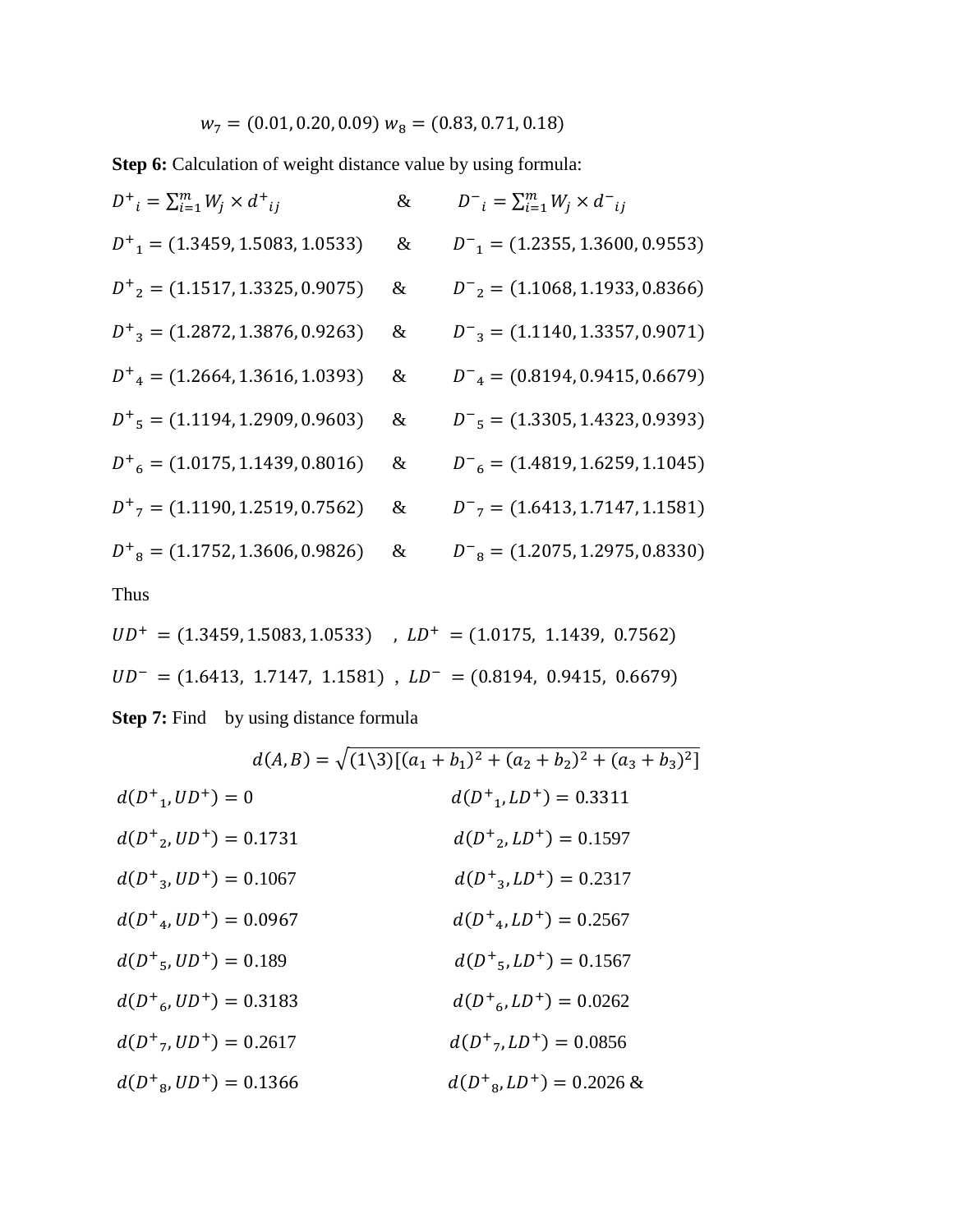| $d(D^{-1}, UD^{-}) = 0.3325$        | $d(D^-$ <sub>1</sub> , $LD^-$ ) = 0.3790 |
|-------------------------------------|------------------------------------------|
| $d(D_{2}^{-}, UD_{2}^{-}) = 0.4694$ | $d(D^-2, LD^-) = 0.2412$                 |
| $d(D^-_3, UD^-) = 0.4019$           | $d(D^-_3, LD^-) = 0.3159$                |
| $d(D4, UD-) = 0.7103$               | $d(D^-_{4}, LD^-) = 0.0$                 |
| $d(D^-_{5}, UD^-) = 0.2734$         | $d(D^-_{5}, LD^-) = 0.4381$              |
| $d(D6, UD-) = 0.1098$               | $d(D^{-}L D^{-}) = 0.6050$               |
| $d(D^-_7, UD^-) = 0.0$              | $d(D^-$ <sub>7</sub> , $LD^-$ ) = 0.7103 |
| $d(D^-g, UD^-) = 0.3949$            | $d(D^-g, LD^-) = 0.3187$                 |

**Step 8:** From the previous distance values  $A_i^+$  and  $A_i^-$  calculated by formula

| $A_i^+ = d(D_{i}^+, LD^+) + d(D_{i}^-, UD^-)$ | $A_i^- = d(D^+{}_i, UD^+) + d(D^-{}_i, LD^-)$ |
|-----------------------------------------------|-----------------------------------------------|
| $A_1^+ = 0.3311 + 0.3325 = 0.6636$            | $A_1^-$ = 0.0 + 0.3790 = 0.3790               |
| $A_2^+ = 0.1597 + 0.4694 = 0.6291$            | $A_2^-$ = 0.1731 + 0.2412 = 0.4143            |
| $A_3^+=0.2317+0.4019=0.6336$                  | $A_3^-$ = 0.1067 + 0.3159 = 0.4226            |
| $A_4^+ = 0.2513 + 0.7103 = 0.9616$            | $A_4^-$ = 0.0967 + 0.0 = 0.0967               |
| $A_5^+=0.1567+0.2734=0.4301$                  | $A_5^-$ = 0.1890 + 0.4381 = 0.6271            |
| $A_6^+ = 0.0262 + 0.1098 = 0.1360$            | $A_6^-$ = 0.3183 + 0.6050 = 0.9233            |
| $A_7^+ = 0.0856 + 0.0000 = 0.0851$            | $A_7 = 0.2617 + 0.7103 = 0.9720$              |
| $A_{8}^{+}=0.2026+0.3949=0.5975$              | $A_8^-$ = 0.1366 + 0.3187 = 0.4553            |
|                                               |                                               |

Table: 9 Calculations of Positive and Negative ideal solution

**Step 9:** Finally evaluated results are given by calculating  $A_i^* = \frac{A_i^-}{A_i^- + A_i^-}$  $A_i^-$ + $A_i^+$ 

$$
A_1=0.3635
$$
 ,  $A_2=0.3971$  ,  $A_3=0.4001$  ,  $A_4=0.0914$  ,

| <b>Strategy</b> | <b>Final value</b> | <b>Predicted Rank</b> | <b>Actual Rank</b> |  |  |
|-----------------|--------------------|-----------------------|--------------------|--|--|
| A <sub>1</sub>  | 0.3635             |                       | b                  |  |  |
| A <sub>2</sub>  | 0.3971             | h                     |                    |  |  |
| $A_3$           | 0.4001             |                       | 5                  |  |  |
| $A_4$           | 0.0914             | 8                     | 8                  |  |  |
| $A_5$           | 0.5932             |                       | 4                  |  |  |

 $A_5 = 0.5932$ ,  $A_6 = 0.8716$ ,  $A_7 = 0.9191$ ,  $A_8 = 0.4325$ 

Table: 10 Final result by Generalized Fuzzy TOPSIS vs Actual Rankings of the fallout of FIFA 2018

 $A_6$  0.8716 2 1  $A_7$  0.9191 1  $A_8$  0.4325 4 3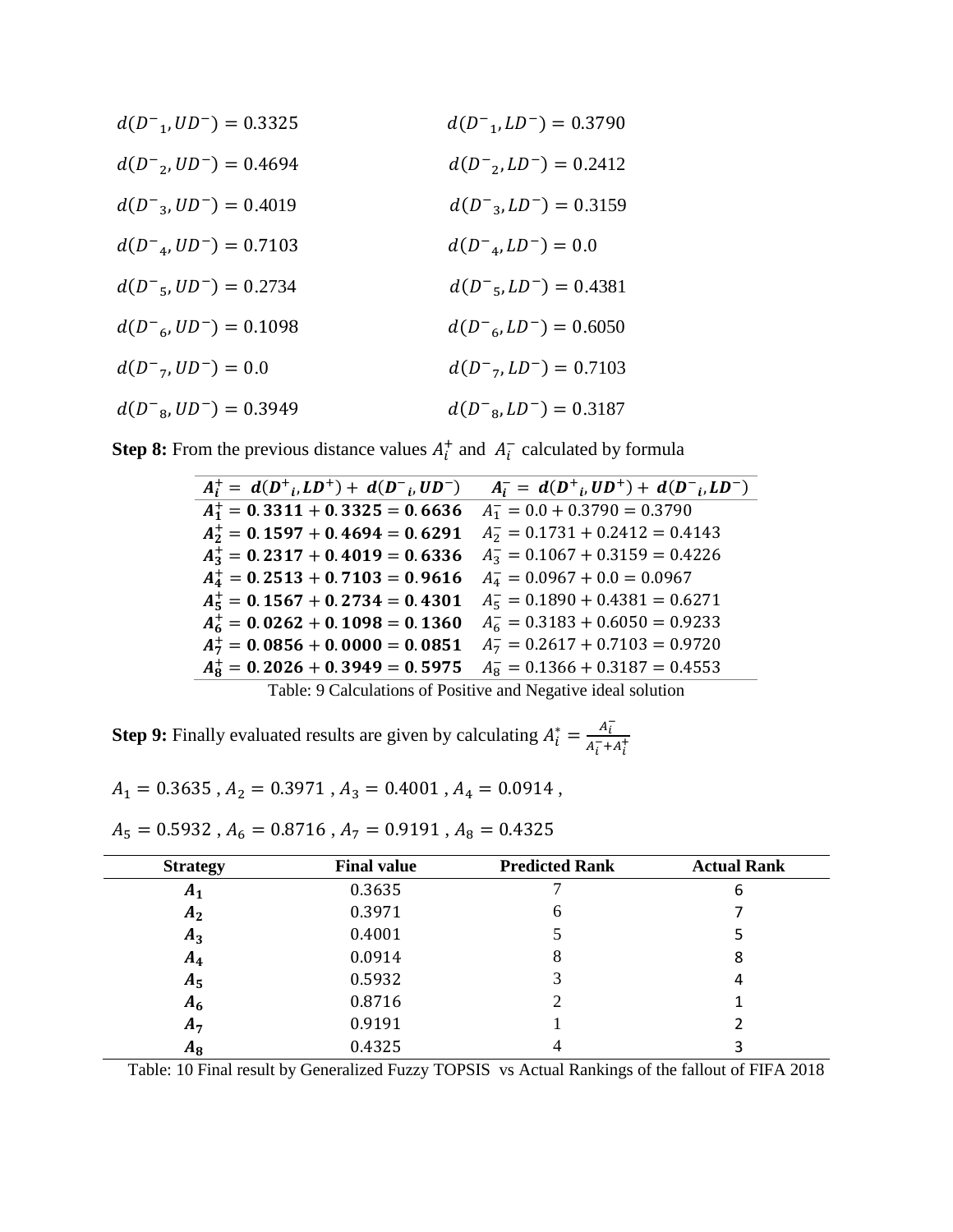Clearly,  $A_7 > A_6 > A_5 > A_8 > A_3 > A_2 > A_1 > A_4$ , and the best performance is  $A_7$  = Croatia.





# **4. Result Discussion**

The illustration of the game soccer and prediction of FIFA 2018 has been dealt with. As the stats of each team were neither the same nor closed. Thus, an MCDM (Multi-Criteria Decision Making) approaches, TOPSIS and Generalized Fuzzy TOPSIS are considered in the prediction model. The prediction model is based on alternatives which are teams and attributes of each team. The results have been shown in the table: 4, table: 10, graph:1 and graph:2 respectively.

|                            | H <sub>2</sub> | A <sub>2</sub> | $A_{\Lambda}$ | A <sub>F</sub> |  |  |
|----------------------------|----------------|----------------|---------------|----------------|--|--|
| PREDICTED RANK BY TOPSIS   | b              |                |               |                |  |  |
| PREDICTED RANK BY G-TOPSIS | b              | 5.             |               |                |  |  |
| ACTUAL RANK                |                |                |               |                |  |  |

Table: 11 Comparison of Fallout of FIFA 2018l vs TOPSIS vs Generalized Fuzzy TOPSIS technique results

In Table: 11 all the outcomes are shown. Results of Fuzzy TOPSIS shows that the alternative taken as  $A_1$  have maximum chances to win FIFA 2018 which are quite different from the actual ranking of the fallout of FIFA but when we consider all the precise and vague values in term of Neutrosophic the predicted ranks are approximately the same if we consider more attribute true prediction can be done. To this end, an individual match chart displays individual measurements. The results have shown in the graph: 5.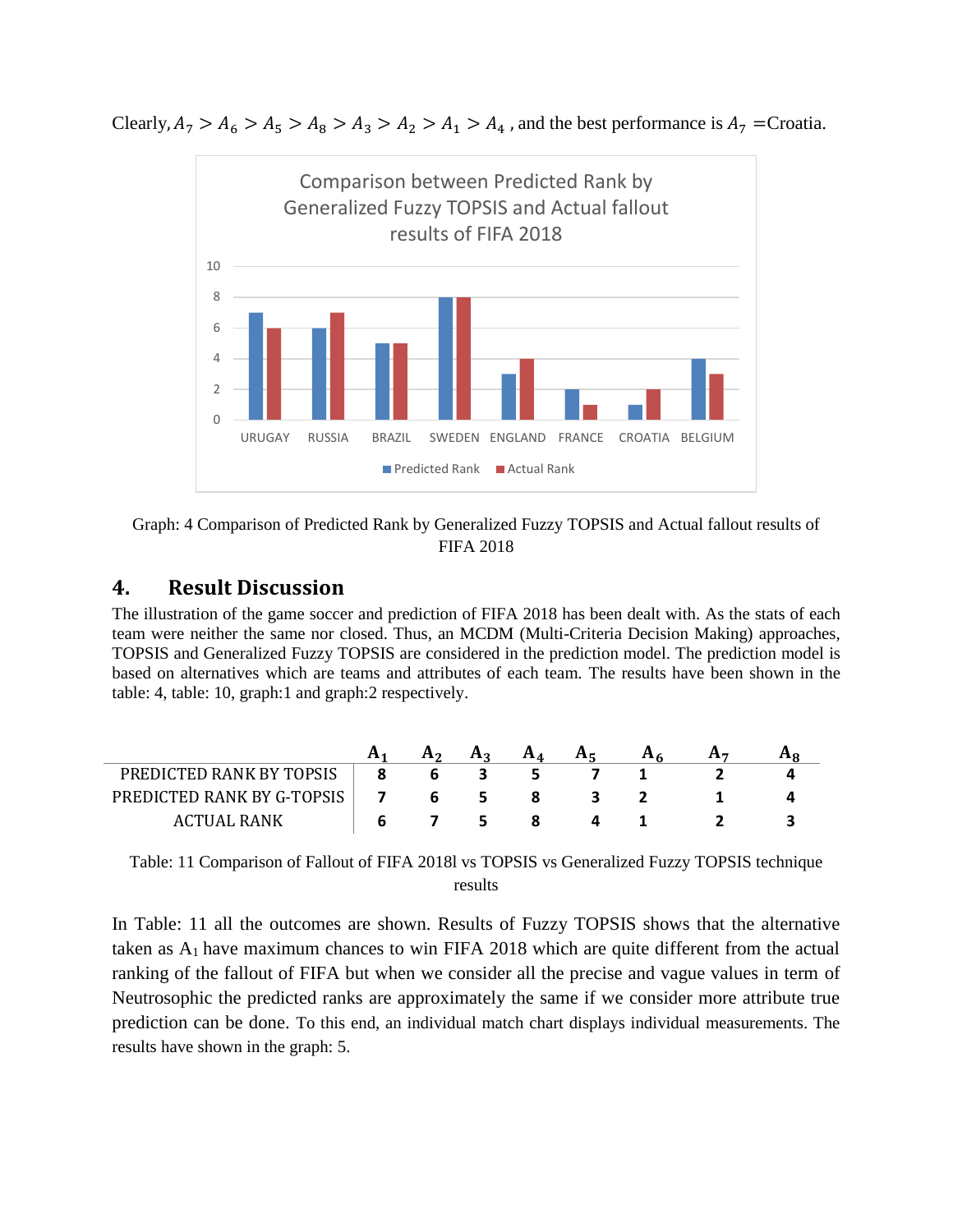

Graph: 5 Comparison of Fallout of FIFA 2018l vs TOPSIS vs Generalized Fuzzy TOPSIS technique

# **5. Conclusion**

The main purpose of this study was to predict the results for the rest of the matches of the FIFA 2018 world cup based on current match statistics till quarterfinals. It was a hard task to predict soccer match results since it was relying on several factors, such as weather conditions and players performance as well as various actors and unforeseen situations. So, such research requires the MCDM approach as this approach can calculate and predict taking various factors into consideration. In this research, the TOPSIS technique of MCDM and Generalized Fuzzy TOPSIS were applied to the statistics which have been collected from matches till quarterfinals. Both the mathematical techniques resulted in rankings of teams. After the fallout of FIFA 2018, the predicted results were compared with the actual rankings of the teams as in Table: 11. which showed that predicted results of generalized Fuzzy TOPSIS were approximately similar to the actual rankings. This research was limited to eight attributes which led us to the predicted results. In addition, predicting results can be more accurate by considering even more attributes. Therefore, the findings of this research are the application of both mathematical techniques. In the future, the application of these approaches can be used to predict the fallout of soccer matches as well as all those sports involving several factors in determining the results.

### **References**

- [1] Crowder, M., Dixon, M., Ledford, A. and Robinson, M. (2002), Dynamic Modelling and prediction of English Soccer League matches for betting, *Journal of the Royal Statistical Society: Series D (The Statistician)*, Vol. 51, No. 2, pp. 157-168.
- [2] Dixon, M.J. and Coles, S.G. (1997), Modelling association soccer scores and inefficiencies in the soccer betting market, *Journal of the Royal Statistical Society: Series C (Applied Statistics)*, Vol. 46, No. 2, pp. 265-280.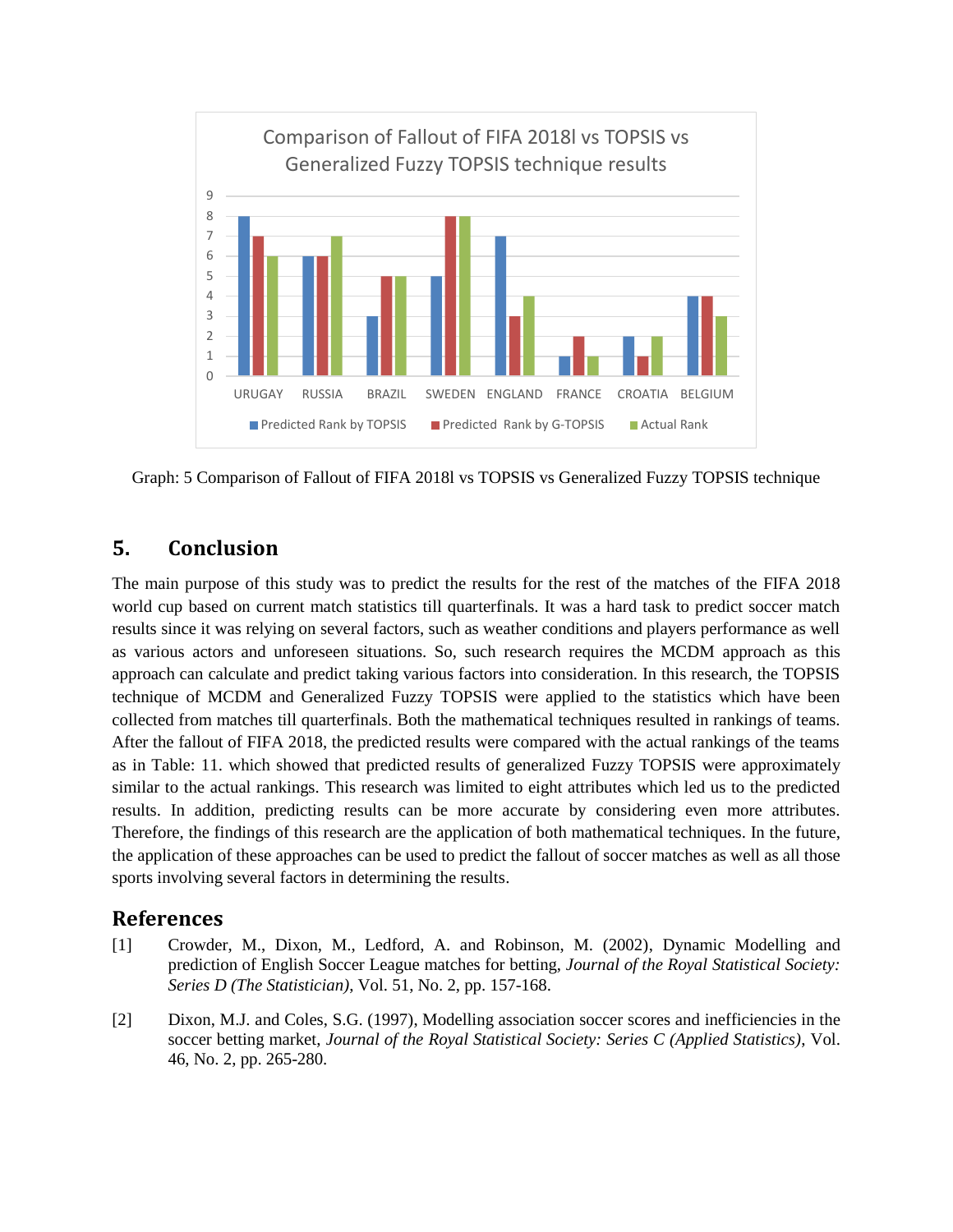- [3] Falter, J.M. and Pérignon, C. (2000), Demand for soccer and intra match winning probability: an essay on the glorious uncertainty of sports, *Applied Economics*, Vol. 32, No. 13, pp. 1757-1765.
- [4] Forrest, D. and Simmons, R. (2002), Outcome uncertainty and attendance demand in sport: the case of English soccer, *The Statistician,* Vol. 51, No. 2, pp. 291–241.
- [5] Flitman, A.M. (2006), Towards probabilistic footy tipping: a hybrid approach utilizing genetically defined neural networks and linear programming, *Computers & operations research*, Vol. 33, No. 7, pp. 2003-2022.
- [6] Goddard, J. and Asimakopoulos, I. (2004), Forecasting soccer results and the efficiency of fixedodds betting, *Journal of Forecasting*, Vol. 23, No.1, pp51-66.
- [7] Goddard, J. (2005), Regression models for forecasting goals and match results in association soccer, *International Journal of forecasting*, Vol. 21, No.2, pp. 331-340.
- [8] Grunz, A., Memmert, D. and Perl, J. (2012)"Tactical pattern recognition in soccer games by means of special self-organizing maps", *Human movement science*, Vol.31, No. 2, pp. 334-343.
- [9] Halicioglu, F. (2005), Can we predict the outcome of the international soccer tournaments: The Case of EURO 2000, *Dogus University Journal,* Vol. 6, No. 1, pp. 59–69.
- [10] Halicioglu, F. (2005), forecasting *the professional team sporting events: evidence from Euro 2000 and 2004 soccer tournaments*, (No. 0508001), EconWPA.
- [11] Hvattum, L.M. and Arntzen, H. (2010), Using ELO ratings for match result prediction in association soccer", *International Journal of forecasting*, Vol. 26, No. 3, pp. 460-470.
- [12] Joseph, A., Fenton, N.E. and Neil, M. (2006), Predicting soccer results using Bayesian nets and other machine learning techniques, *Knowledge-Based Systems*, Vol. 19, No. 7, pp. 544-553.
- [13] Karlis, D. and Ntzoufras, I. (1999) *On Modelling Association Soccer Data*, Technical Report, Department of Statistics, AUEB.
- [14] Koning, R.H. (2000), Balance in competition in Dutch soccer, *Journal of the Royal Statistical Society: Series D (The Statistician),* Vol. 49, No. 3, pp. 419-431.
- [15] Koning, R.H., Koolhaas, M., Renes, G. and Ridder, G. (2003), A Simulation Model for Soccer Championships, *European Journal of Operational Research*, Vol. 148, No. 2, pp. 268–276.
- [16] Maji. P.K. (2013), Neutrosophic soft set, *Annals of Fuzzy Mathematics and Informatics*, Vol. 5, No.1 157-168.
- [17] Min, B., Kim, J., Choe, C., Eom, H. and McKay, R.I. (2008), A compound framework for sports results prediction: A soccer case study, *Knowledge-Based Systems*, Vol. 21, No. 7, pp. 551-562.
- [18] Rotshtein, A.P., Posner, M. and Rakityanskaya, A.B. (2005), Soccer predictions based on a fuzzy model with genetic and neural tuning, *Cybernetics and Systems Analysis*, Vol. 41, No. 4, pp. 619- 630.